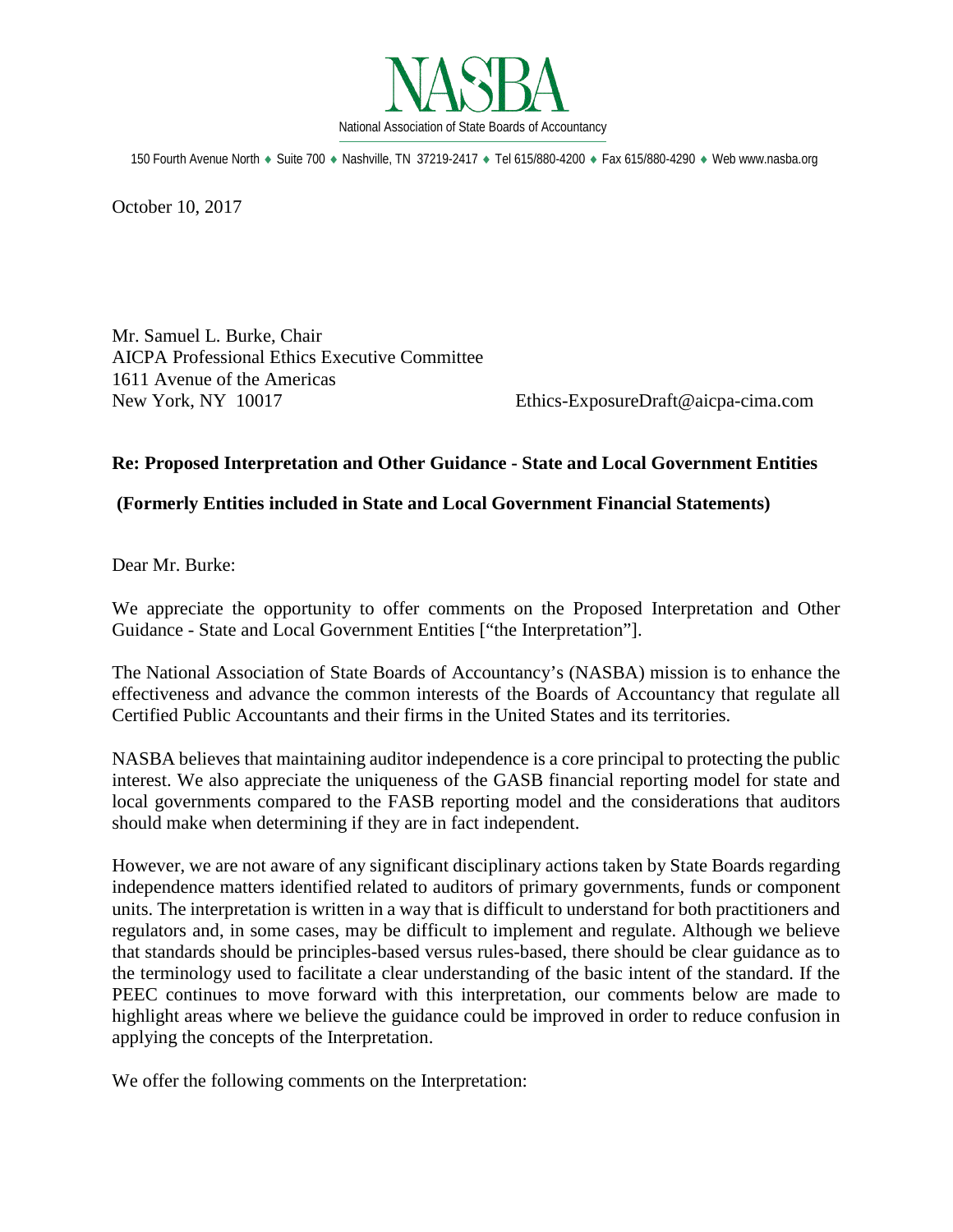Mr. Samuel L Burke October 10, 2017 Page 2 of 3

# Use of Terminology

"Primary government" is defined in GASB Codification Section 2100.112. The Interpretation uses a broader definition of "primary government" than the GASB GAAP definition (GAAP for governments). In GAAP, there can be only one primary government, while application of the Interpretation may result in the determination of more than one primary government when applying the definition upstream. The Interpretation also uses, but does not define, the term "financial reporting entity," which is defined in GASB Codification Section 2100.111. Financial reporting entity as used in the Interpretation is not consistent with the GASB's definition. Using definitions different from the GASB's definitions of these critical terms can lead to misinterpretation and misapplication of the guidance by practitioners. We recommend the GASB's definition of these terms be applied and the Interpretation be revised accordingly.

# More than Minimal Influence

Paragraph .14 states that there is a "*rebuttable presumption that the primary government has more than minimal influence over the accounting or financial reporting of a fund or component unit.*" The paragraph further provides a list of factors that auditors can consider to demonstrate that the primary government has only minimal influence. We believe that providing guidance on factors that demonstrate only minimal influence is helpful to auditors and appropriate to include in the Interpretation. However, as pointed out in Paragraph .15, it cannot be assumed that a primary government will always have more than minimal influence over all funds and component units. While the primary government will generally be considered to have more than minimal influence over funds, it is less likely for component units. Where component units of the primary government have historically been audited by other auditors, the nature of these entities is often such that they are autonomous in operations and financial reporting, thereby allowing them to be audited by other auditors. Documentation of the auditor's professional judgment in concluding on the evaluation of influence will be critical to complying with this section of the interpretation.

# Materiality

Multiple references in the Explanation and Interpretation are made to "funds and component units that are material to the financial reporting entity." Guidance is provided that materiality should be considered in relation to the financial reporting entity, rather than in relation to the opinion unit. However, further guidance related to what is considered "material" is not specified. Because materiality is a matter of professional judgment, it is possible that the auditor of the financial reporting entity may reach a different determination than the auditor of the component unit or fund. This will likely create significant challenges for auditors as there will probably be many different auditors reporting on funds and component units of primary governments.

# De minimis

Paragraph .11 uses "de minimis" as a criteria for applying the Independence Rule when evaluating attest client's controlling investments. The term "de minimis" is no longer included in the AICPA